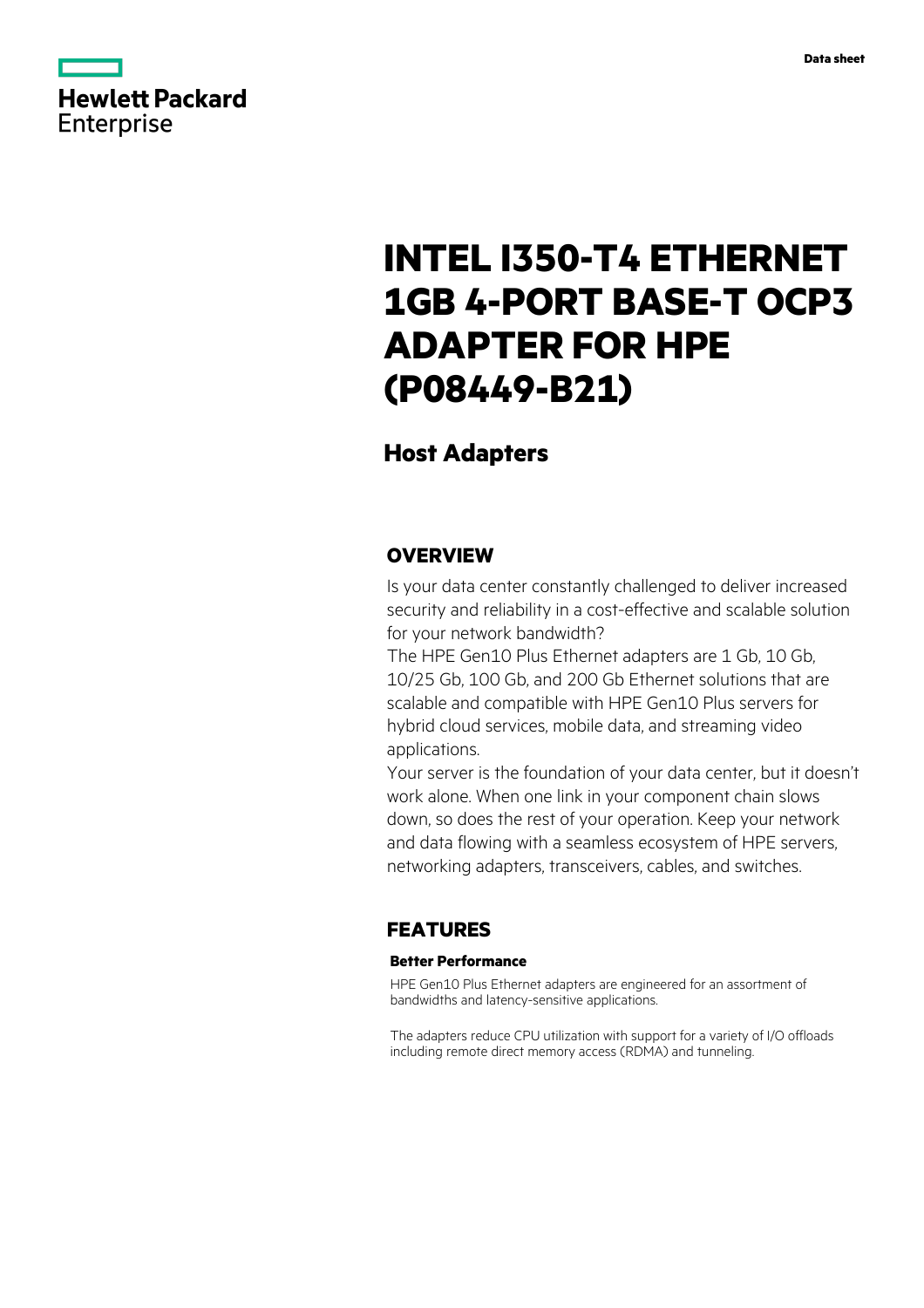### **Reliability and Security**

HPE Gen10 Plus Ethernet adapters authenticate updates for NICs, and help ensure that signed firmware is correct and trusted to reduce rogue firmware installation.

The adapters protect applications, data, and server infrastructure by authenticating digitally-signed firmware via a root-of-trust architecture.

# **Technical specifications Intel I350-T4 Ethernet 1Gb 4-port BASE-T OCP3 Adapter for HPE**

| <b>Product Number</b> | P08449-B21  |
|-----------------------|-------------|
| Data rate             | 1 Gb        |
| <b>Bus type</b>       | PCIe Gen2x4 |
| <b>Form factor</b>    | OCP3.0      |